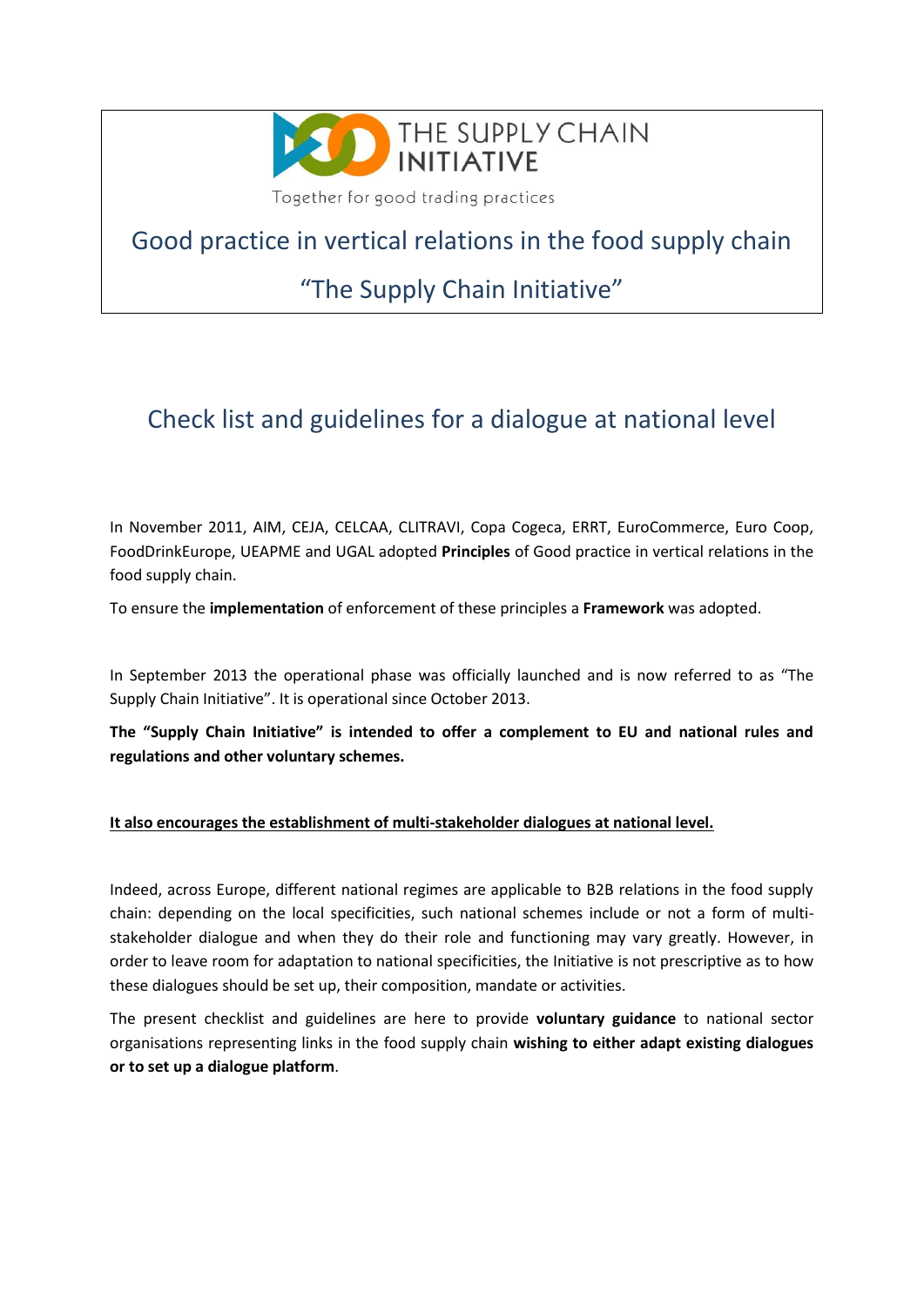# *Check List*

|                                   |                                                                                                                                                                                                                                            | Get familiar with the Principles of Good practice and the Framework for<br>implementation and enforcement. |
|-----------------------------------|--------------------------------------------------------------------------------------------------------------------------------------------------------------------------------------------------------------------------------------------|------------------------------------------------------------------------------------------------------------|
|                                   | Identify in your country what is already in place, including any local regulatory or<br>voluntary framework, and what is missing.                                                                                                          |                                                                                                            |
|                                   | Set up a structure for dialogue or adapt the existing one (See Guidelines section)                                                                                                                                                         |                                                                                                            |
|                                   | Once a platform for dialogue is set up:                                                                                                                                                                                                    |                                                                                                            |
|                                   | Where a national scheme is already in place, request the EU Governance Group to<br>assess its interaction with the EU level Supply Chain Initiative with a view to obtaining<br>mutual recognition and avoiding administrative duplication |                                                                                                            |
| Develop the following activities: |                                                                                                                                                                                                                                            |                                                                                                            |
|                                   | $\bigcirc$                                                                                                                                                                                                                                 | Promote the Initiative                                                                                     |
|                                   | $\circ$                                                                                                                                                                                                                                    | Discuss fair and unfair practices                                                                          |
|                                   | $\circ$                                                                                                                                                                                                                                    | Raise awareness about possible existing national mediation or arbitration<br>schemes                       |
|                                   | $\circ$                                                                                                                                                                                                                                    | Analyse aggregated disputes                                                                                |
|                                   | $\circ$                                                                                                                                                                                                                                    | Contribute to the EU level annual survey                                                                   |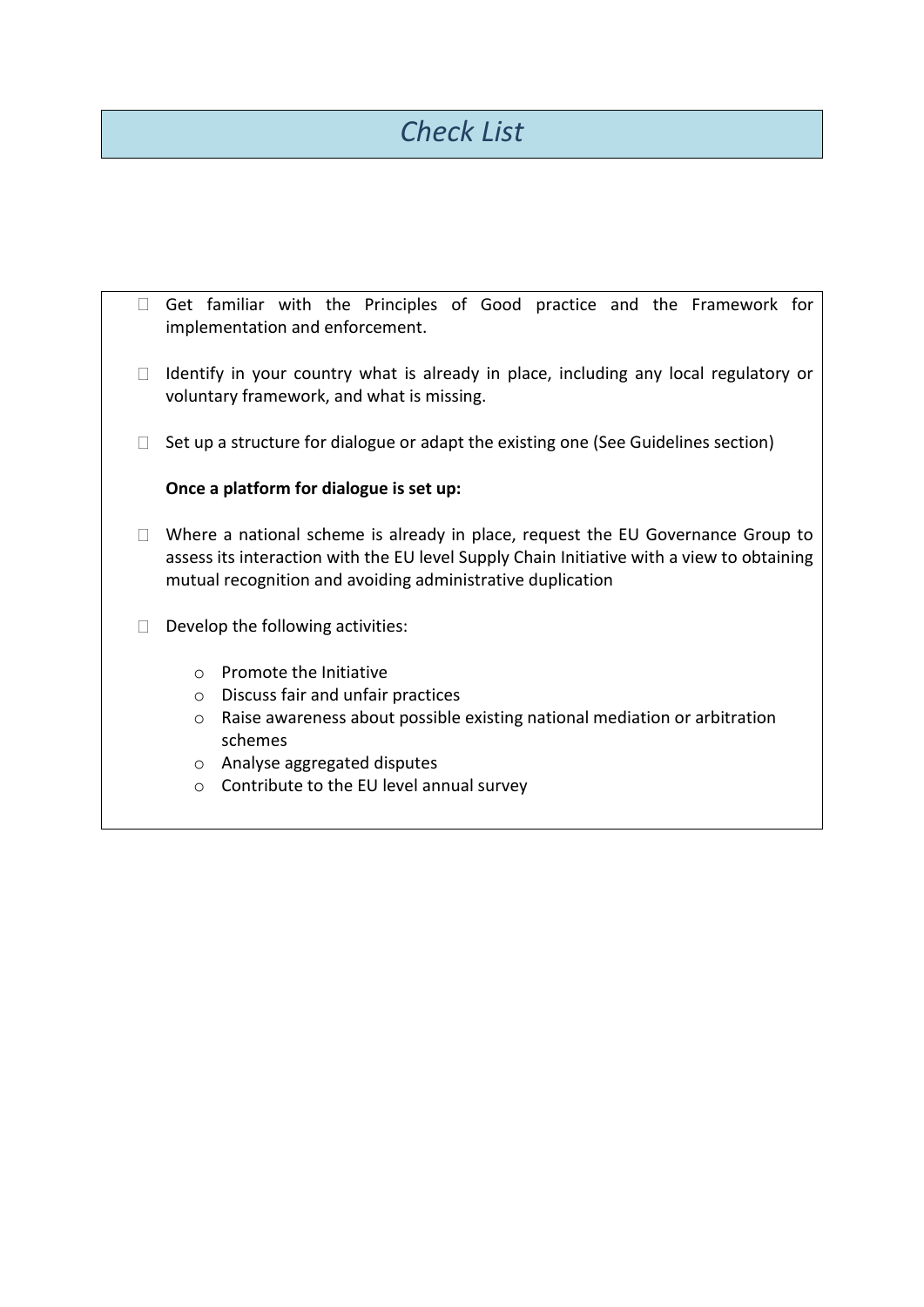## *Guidelines on how to set up a Platform for dialogue*

The Supply Chain Initiative aims at working together towards a common understanding of fairness in B2B relations as well as better practices, throughout the EU. It encourages national dialogue platforms to develop activities supporting and complementing the dialogue at European level in strict compliance with competition rules.

#### 1. Gap analysis and conformity assessment

The very first step is for stakeholders to **identify what is already in place, including any national regulatory or voluntary framework, and what is missing**.

- **Where no dialogue is in place**, any national stakeholder association may take the initiative to contact representatives of the other actors along the food supply chain and ask for their interest and availability to set up such a dialogue. If needed, a list of key contacts within national sector organisations is available from the EU level governance group as well as an overview of national situations.
- **Where a dialogue already exists**, a gap analysis can be conducted and steps to closing the gap  $\bullet$ undertaken, in consultation with the EU Governance Group. An existing dialogue can seek **conformity assessment** by the EU level governance group to avoid duplication of requirements by a national scheme and the European Supply Chain Initiative. This can be achieved using the tools developed to that effect (available on the web site).

### 2. Voluntary guidelines to establish a dialogue platform

The text below proposes a few indicative guidelines that national sector organisations may wish to use as they see fit depending on national circumstances when considering setting up a national dialogue platform.

#### i. Composition

National dialogue platforms are composed of **national association representatives** reflecting the various interest groups in the food supply chain.

As an example, see composition of the EU level governance group on the web site (insert link to web site).

#### ii. Rules of procedure

Associations involved in a national dialogue platform may see the need to agree on how to operate. See the EU rules of procedures (available on the web site).

#### iii. Awareness raising activities, including training

The national platform, alongside national sector organizations representing the various sectors in the food supply chain, has a key role to play **to encourage companies at national level to sign up to the initiative**.

To do so, the national platform may: